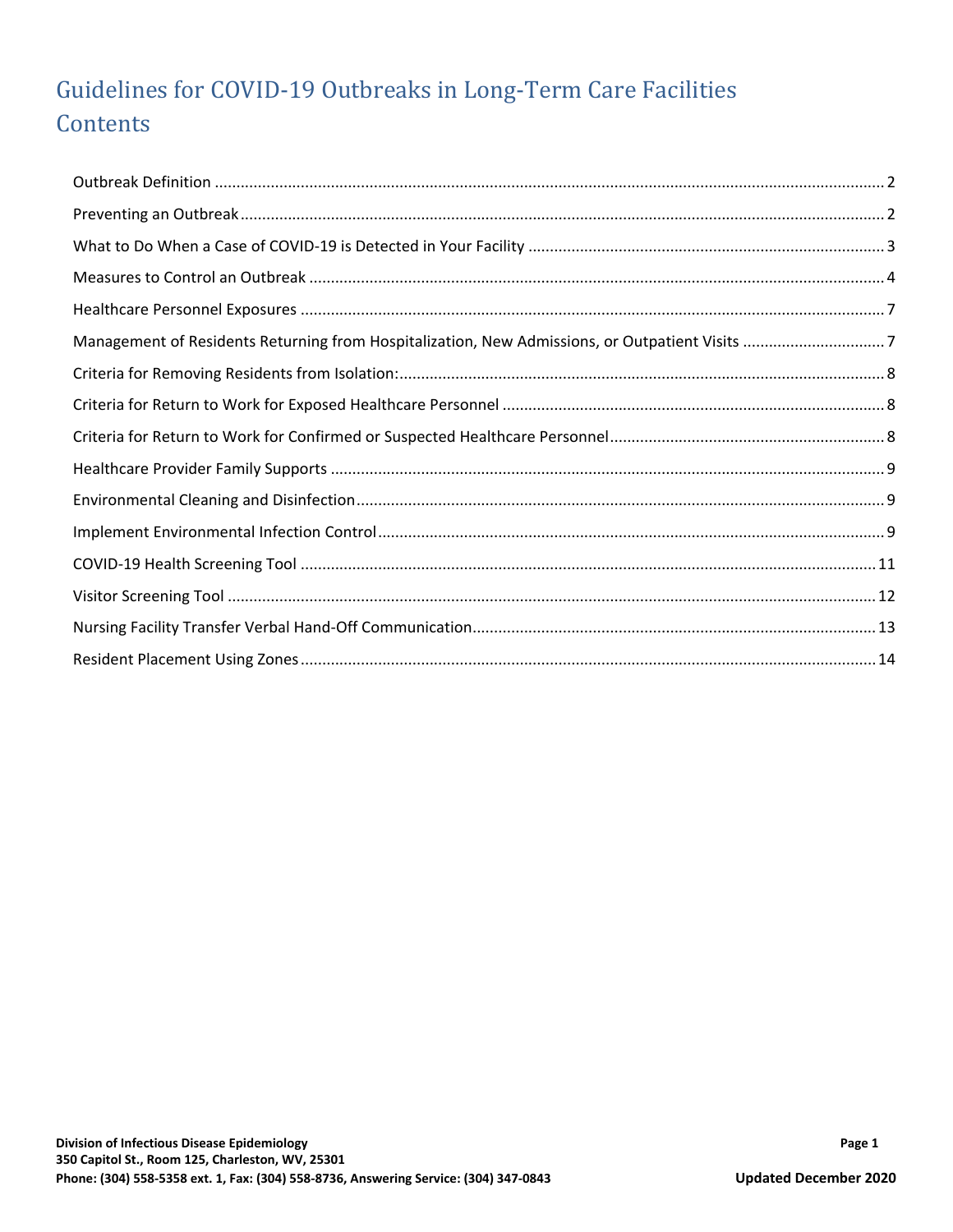These guidelines represent current guidance from the West Virginia Department of Health and Human Resources, Bureau for Public Health. They are premised upon guidelines issued by the Centers for Disease Control and Prevention (CDC) and Centers for Medicare and Medicaid (CMS), experience with facility investigations in West Virginia, discussions with longterm care facility administrative and medical leadership as well as local health officers, and evolving science around the transmission of COVID-19. As more is learned about COVID-19 in the long-term care setting, this guidance could change. Facilities are encouraged to stay up-to-date with evolving recommendations for management at both state and federal levels.

Updates to this document are in red to highlight the changes.

### <span id="page-2-0"></span>Outbreak Definition

Because of the ease of spread in a long-term care setting and the severity of illness that occurs in residents with COVID-19, a single laboratory-confirmed COVID-19 case identified in a resident or staff member is defined as an outbreak. Given their congregate nature and residents served (e.g., older adults often with underlying chronic medical conditions), Long-Term Care Facility (LTCF) populations are at the highest risk of being affected by COVID-19. If infected with SARS-CoV-2, the virus that causes COVID-19, residents are at increased risk of serious illness. An index infection in a resident should include SARS-CoV-2 infections that originated in the nursing home and should not include:

- Residents who were known to have COVID-19 on admission to the facility and were placed into transmission-based precautions.
- Residents who were placed into transmission-based precautions on admission and developed SARS-CoV-2 infection within the 14-day period after admission.

### <span id="page-2-1"></span>Preventing an Outbreak

- Assign one or more individuals with training in infection control to provide management of the Infection Prevention and Control (IPC) program. For facilities that have more than 100 residents, this should be a full-time role.
- Complete the COVID-19 Preparedness Checklist for Nursing Homes and Other Long-Term Care Settings: [Coronavirus](https://www.cdc.gov/coronavirus/2019-ncov/downloads/novel-coronavirus-2019-Nursing-Homes-Preparedness-Checklist_3_13.pdf)  [Disease 2019 \(COVID-19\) Preparedness Checklist for Nursing Homes and other Long-Term Care Settings.](https://www.cdc.gov/coronavirus/2019-ncov/downloads/novel-coronavirus-2019-Nursing-Homes-Preparedness-Checklist_3_13.pdf)
- Educate residents, families, and visitors. Include:
	- o Information about COVID-19.
	- o Actions the facility is taking to protect them and their loved ones.
	- $\circ$  Actions residents and family can take to protect themselves and the facility.
	- o Visitation restrictions.
- Educate and train healthcare personnel (HCP), including facility-based and consultant personnel (hospice, wound care, podiatry, etc.).
	- o Reinforce sick leave policies reminding staff not to report to work when they are ill and to notify their supervisor if they develop illness while at work.
	- o Educate actions HCP can take to protect themselves outside of work and while in the facility.
	- o Hand hygiene.
	- o Selection and appropriate use of Personal Protective Equipment (PPE): [Using Personal Protective Equipment \(PPE\)](https://www.cdc.gov/coronavirus/2019-ncov/hcp/using-ppe.html)
	- o Any new policies or procedures.
	- o Respiratory etiquette.
	- o Social distancing.
- Review Interim Infection Prevention and Control Recommendations: [Interim Infection Prevention and Control](https://www.cdc.gov/coronavirus/2019-ncov/infection-control/control-recommendations.html)  [Recommendations for Patients with Suspected or Confirmed Coronavirus Disease 2019 \(COVID-19\) in Healthcare](https://www.cdc.gov/coronavirus/2019-ncov/infection-control/control-recommendations.html)  [Settings.](https://www.cdc.gov/coronavirus/2019-ncov/infection-control/control-recommendations.html)
- Review recommendations for LTCFs: [Preparing for COVID-19: Long-Term Care Facilities, Nursing Homes](https://www.cdc.gov/coronavirus/2019-ncov/healthcare-facilities/prevent-spread-in-long-term-care-facilities.html)
- Dedicate an area of the facility to care for residents with suspected or confirmed COVID-19 and develop a staffing plan for that specific location. (See Resident Placement Using Zones page 13)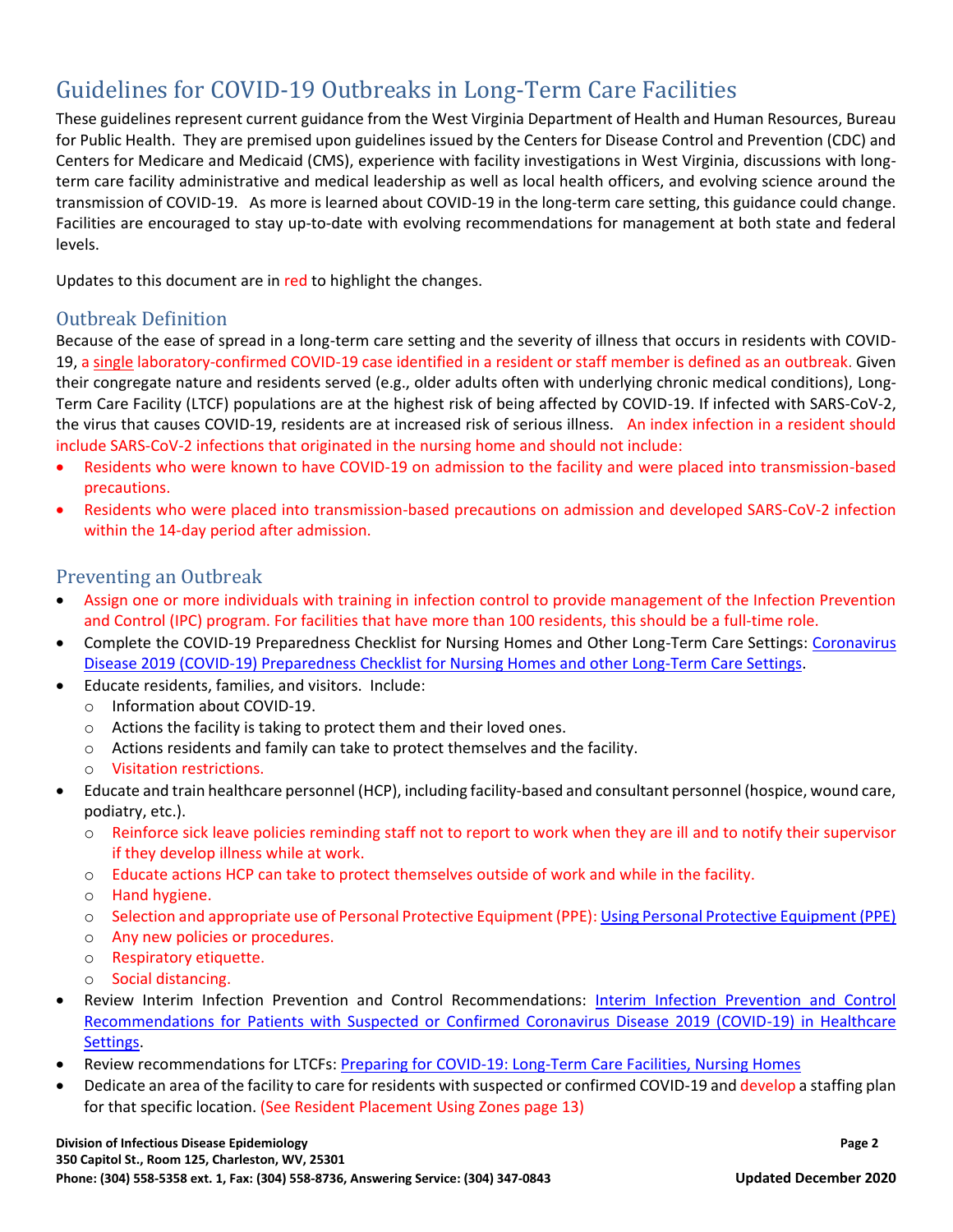- Cleaning and disinfecting: [Cleaning and Disinfection for Households.](https://www.cdc.gov/coronavirus/2019-ncov/prepare/cleaning-disinfection.html)
	- o Increase monitoring for compliance to cleaning practices (CDC Environmental Checklist for Monitoring Terminal Cleaning).
- Ensure PPE supplies are readily available: [Strategies to Optimize the Supply of PPE and Equipment.](https://www.cdc.gov/coronavirus/2019-ncov/hcp/ppe-strategy/index.html) **All LTCF personnel should wear a facemask while in the facility.**
- Establish partnership between and strong communications among the facility, the local health department (LHD) and local hospital. Close coordination and communications among this triad supports better outbreak management, appropriate patient management and flow, coordinates PPE supply lines, etc. Enforce social distancing for residents and staff[: Communities, Schools, and Workplaces.](https://www.cdc.gov/coronavirus/2019-ncov/community/index.html)
- Screen residents for COVID-19 symptoms and fever, at least daily.
	- o Residents with a temp ≥100.0 F or repeated low-grade temps (1° above patient baseline) or COVID-19 symptoms should be placed in a single room if possible, and cared for using recommended PPE including N95 respirator (or facemask if a respirator is not available), gown, gloves, and eye protection (goggles or face shield), pending further evaluation. These residents should be prioritized for testing.
	- o Long-term care residents with COVID-19 may not show typical symptoms such as fever or respiratory symptoms. Atypical symptoms may include new or worsening malaise, new dizziness, diarrhea, or sore throat. Identification of these symptoms should prompt isolation and further evaluation for COVID-19.
- Screen HCP at the beginning of **every shift** for fever and symptoms consistent with COVID-19. Actively take their temperature and document absence of symptoms consistent with COVID-19. See health screening tool below.
	- o HCP with a temperature of ≥100.0 or COVID-19 symptoms should be sent home immediately and prioritized for COVID-19 testing.
- Consult with the West Virginia Department of Health and Human Resources' (DHHR) Division of Infectious Disease Epidemiology to schedule a Tele-Infection Control Assessment: (304) 558 5358, ext.1. This is a non-punitive free technical assistance service to facilities that will help identify gaps in infection control and help them prepare if COVID-19 is introduced into the facility.
- In lieu of a statewide order by the Governor, visitation guidance is issued by the Office of Health Facility Licensure and Certification and is located at [www.coronavirus.wv.gov](http://www.coronavirus.wv.gov/) or [https://dhhr.wv.gov/COVID-19/Documents/Nursing-](https://dhhr.wv.gov/COVID-19/Documents/Nursing-Home-COVID19-Reopening-Plan-Revised-August-2020.pdf)[Home-COVID19-Reopening-Plan-Revised-August-2020.pdf.](https://dhhr.wv.gov/COVID-19/Documents/Nursing-Home-COVID19-Reopening-Plan-Revised-August-2020.pdf) This guidance follows the requirements and recommendations of the Centers for Medicare and Medicaid Services (CMS) and the CDC.
- Considerations for visitation include:
	- o Screen visitors for fever (≥100.0oF), symptoms consistent with COVID-19, or known exposure to someone with COVID-19. Restrict anyone with fever, symptoms, or known exposure from entering the facility.
	- o Facilitate alternative options for visitation: Supporting Your Loved One in a Long-Term Care Facility.
	- $\circ$  Permit visitation only during select hours and limit the number of visitors per resident (e.g., no more than 2 visitors at one time).
	- o Schedule visitation in advance to enable continued social distancing.
	- $\circ$  Restrict visitation to the resident's room or another designated location at the facility (e.g., outside).
	- o Review sick leave and occupational health policies.
- Develop contingency and surge staffing plans.
- Develop a plan for family, media, and community communications.

### <span id="page-3-0"></span>What to Do When a Case of COVID-19 is Detected in Your Facility

- Report all suspected or confirmed COVID-19 outbreaks to your local health department (LHD) **immediately** and maintain regular contact throughout the outbreak.
- Notify DHHR's Office of Health Facility Licensure and Certification of all confirmed cases of COVID-19 in your facility.
- Implement appropriate control measures **immediately** (see below) and continue until outbreak closure.
- Full PPE should be worn per CDC guidelines for interactions with the resident with known or suspected COVID-19.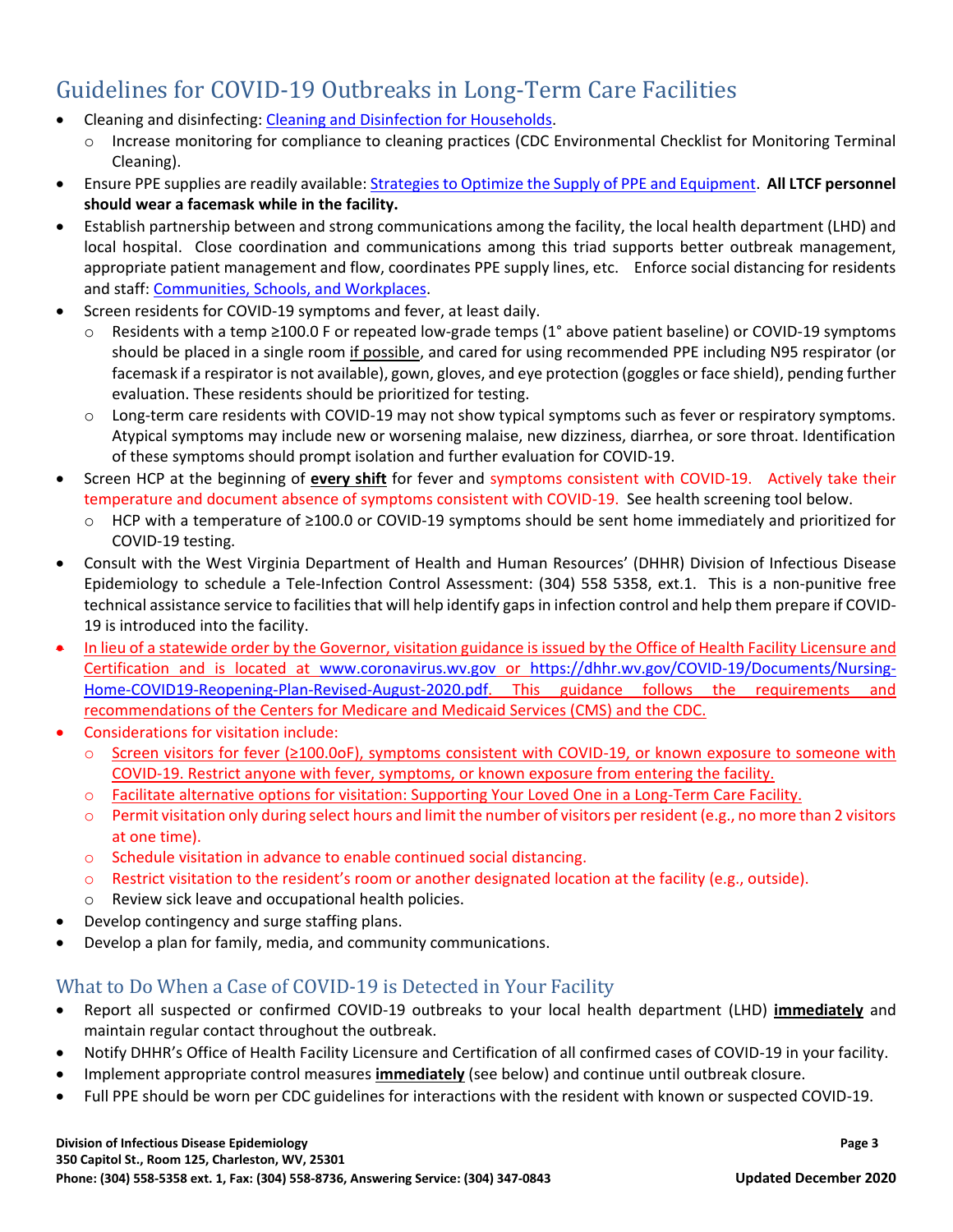- o Full PPE includes N95 respirator (or facemask if a respirator is not available), gown, gloves, and eye protection (goggles or face shield).
- When a case of COVID-19 is detected in the facility, work with the LHD to identify the infected individual's contacts from 48 hours prior to symptom onset to present time and to evaluate each contact's level of risk: [Public Health](https://www.cdc.gov/coronavirus/2019-ncov/php/public-health-recommendations.html)  [Recommendations for Community-Related Exposure.](https://www.cdc.gov/coronavirus/2019-ncov/php/public-health-recommendations.html)

o Maintain a line list provided by the LHD of ill residents and staff and submit to the LHD daily.

- Screen residents for COVID-19 symptoms and fever, at least daily.
	- o Residents with a temperature of ≥100.0 F or repeated low-grade temperature (>99 F or 1° above resident baseline) or COVID-19 symptoms should be placed in a single-room if possible, and cared for using recommended PPE including gown, gloves, N95 (or facemask if respirator is not available) and eye protection (goggles or face shield) pending further evaluation. These residents should be prioritized for testing.
	- o Long-term care residents with COVID-19 may not show typical symptoms such as fever or respiratory symptoms. Atypical symptoms may include new or worsening malaise, new dizziness, diarrhea, or sore throat. Identification of these symptoms should prompt isolation and further evaluation for COVID-19.
- Screen HCP at beginning of **every shift** for fever and symptoms consistent with COVID-19. Actively take their temperature and document absence of symptoms consistent with COVID-19. See employee health screening tool below.
	- o HCP with a temperature of ≥100.0 or symptoms should be sent home immediately and prioritized for COVID-19 testing.
- Cohort staff to minimize movement and maintain consistent staff within the facility. Assign staff to specific residents or areas of the facility. Minimize interactions between staff assigned, to different residents or areas of the facility to the full extent possible.
- Start and maintain a line list of ill residents and staff.
- Facilitate communication between LTCF, dispatch and transport services, and hospitals during transfer so that appropriate precautions can be taken. See Nursing Facility Transfer Verbal Hand-Off Communication below.
- Develop or review plans to mitigate staffing shortages. It may be helpful to create and maintain a map of the facility to include patient locations and staff assignments to visually see cases and movement among staff and cases.
- Communicate clearly and regularly with residents, families, and the broader community.

### <span id="page-4-0"></span>Measures to Control an Outbreak

#### *Transmission Based Precautions*

- **HCP should adhere to standard precautions and use a N95 respirator (or facemask if a respirator is not available), gown, gloves, and eye protection (goggles or face shield) for all residents irrespective of COVID-19 diagnosis or symptoms until no new cases are identified for at least two incubation periods (28 days) since the most recent case onset.**
- When PPE supply is limited, facilities should use strategies to optimize the supply of PPE and equipment: Strategies to [Optimize the Supply of PPE and Equipment.](https://www.cdc.gov/coronavirus/2019-ncov/hcp/ppe-strategy/index.html)
- If HCP PPE supply is limited, consider extended use of facemasks and eye protection and limit gown use to positive cases or high contact situations (e.g., bathing, transferring patient, etc.). Change gloves and perform hand hygiene between residents.
	- o [Extended use](https://www.cdc.gov/niosh/topics/hcwcontrols/recommendedguidanceextuse.html) refers to the practice of wearing the same N95 respirator for repeated close contact encounters with several different patients, without removing the respirator between patient encounters. Extended use is well suited to situations wherein multiple patients with the same infectious disease diagnosis, whose care requires use of a respirator, are cohorted (e.g., housed on the same hospital unit). When practicing extended use of N95 respirators, the maximum recommended extended use period is 8–12 hours. Respirators should not be worn for multiple work shifts and should not be reused after extended use. N95 respirators should be removed (doffed) and discarded before activities such as meals and restroom breaks.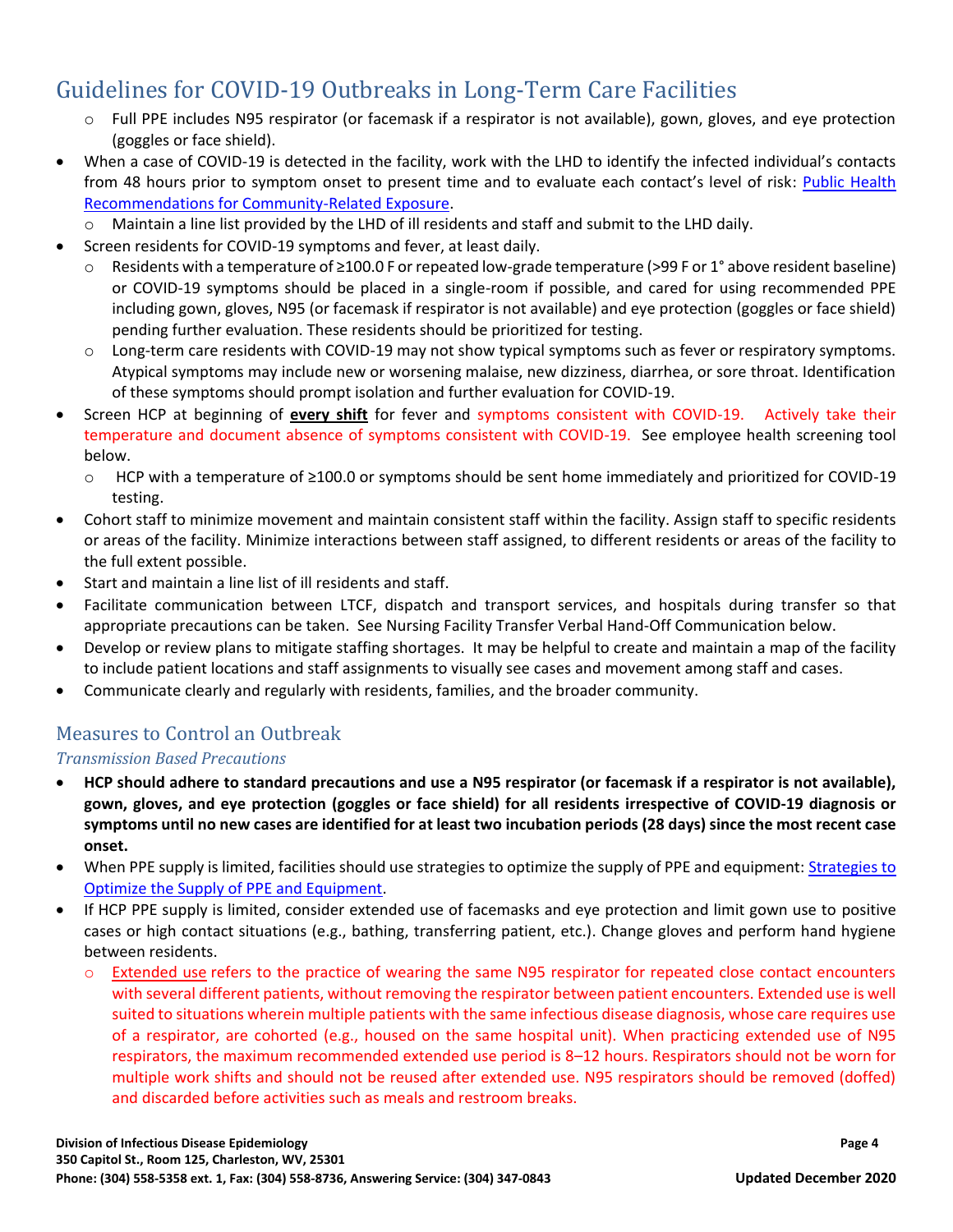- [Re-use](https://www.cdc.gov/niosh/topics/hcwcontrols/recommendedguidanceextuse.html) refers to the practice of using the same N95 respirator by one HCP for multiple encounters with different patients but removing it (i.e., doffing) after each encounter. This practice is often referred to as "limited reuse" because restrictions are in place to limit the number of times the same respirator is reused. It is important to consult with the respirator manufacturer regarding the maximum number of donnings or uses they recommend for the N95 respirator model. If no manufacturer guidance is available, data suggest limiting the number of reuses to no more than five uses per device to ensure an adequate safety margin. N95 and other disposable respirators should not be shared by multiple HCP.
- o For additional and more detailed guidance for extended use and reuse programs, please visit: <https://www.cdc.gov/niosh/topics/hcwcontrols/recommendedguidanceextuse.html>

#### *Resident Placement*

- Designate a location to care for residents with suspected or confirmed COVID-19. Ideally, this area/unit should be physically separate from other residents. (See Resident Placement Using Zones page 13)
- Place ill residents who have tested positive for COVID-19 in a private room. If a private room is not available, place (cohort) residents who have COVID-19 with one another.
- If the resident is confirmed to have COVID-19, regardless of symptoms, they should be transferred to the designated COVID-19 care unit.
- Do not place or cohort residents who are *suspected* COVID-19 in the same area/unit of those who have been confirmed positive.
- If a resident becomes symptomatic or is suspected of having COVID-19:
	- o Leave the resident and their roommate (if applicable) in their current room assignment.
	- o Immediately implement transmission-based precautions.
	- o Conduct testing on the symptomatic resident and the roommate (consider using point-of-care antigen test).
	- o Testing should be completed, and results obtained before moving *symptomatic or suspected* residents.
	- o Upon receiving results, move any COVID-19 positive resident to the COVID-19 positive dedicated area.
- If a resident tests positive and the roommate tests negative, the roommate should be considered exposed and should be placed in a private room on isolation precautions and not share rooms with other residents while monitoring for symptoms of COVID-19 for at least 14 days after their last exposure.
- Precautions for patients with a history of multi-drug resistant organisms should remain in place and should be taken into consideration when cohorting residents.
- Limit resident movement outside of the room to medically essential purposes as much as possible/feasible with geriatric and dementia populations.
- Limit the number HCPs entering rooms to minimize possible exposures.

#### *Staffing Assignments*

- Assign dedicated staff to work on affected units to minimize staff movement throughout the facility. Keep a record of patient assignments.
- The COVID-19 area/unit should ideally have a restroom, breakroom, and work area that are separate from other working areas.
- Discontinue non-essential therapy and ensure essential therapy staff wear a N95 respirator (or facemask if a respirator is not available), gown, gloves, and eye protection (goggles or face shield) while working with all residents irrespective of COVID-19 diagnosis or symptoms.

#### *Monitoring and Caring for Residents (see page for best practices for COVID-19 medical treatment)*

- Increase vitals/assessments of COVID-19 residents to detect clinically deteriorating residents more rapidly.
	- $\circ$  Monitor ill residents (including documentation of temperature and pulse oximetry) at a minimum of every eight hours to quickly identify residents who require transfer to a higher level of care.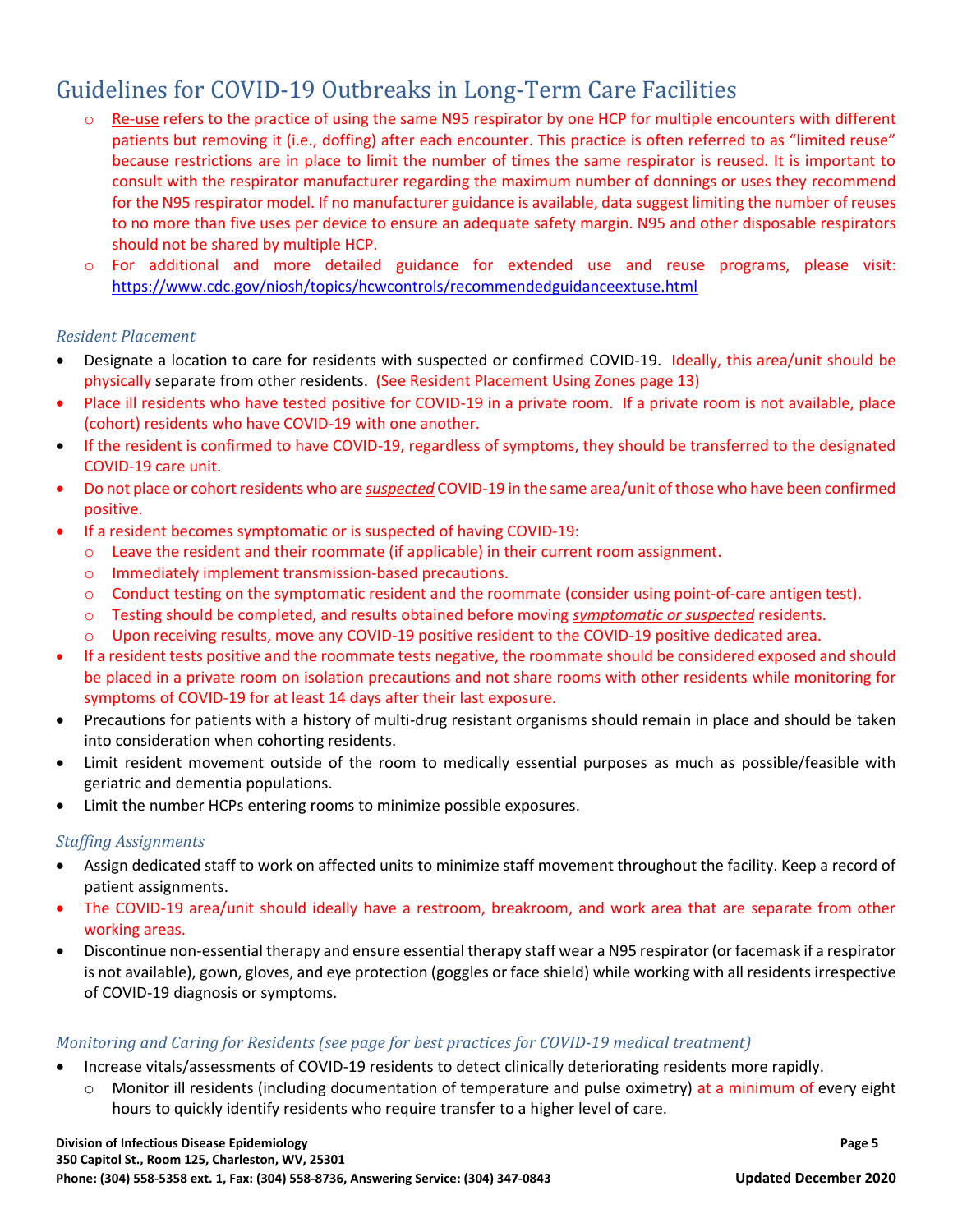- Provide treatment according to standard protocols with the following considerations included:
	- o Use caution when performing aerosol-generating procedures (e.g., intubation or nebulizer treatment). Where possible, use metered dose inhalers as an alternative.
	- o Limit the number of HCP encounters where practical to minimize possible exposures.
	- $\circ$  HCP should wear N95 respirator (or facemask if a respirator is not available), gown, gloves, and eye protection (goggles or face shield).

#### *Additional Considerations*

- Consider temporarily halting admissions, at least until the situation can be clarified and interventions can be implemented.
- To the extent possible, restrict access of ancillary personnel on the unit.
- Ensure that high-touch surfaces in staff break rooms and work areas are frequently cleaned and disinfected. Facilities are encouraged to conduct audits of this practice.
- Cancel all group activities and communal dining.
- Facility should keep in mind that the incubation period can be up to 14 days and the identification of new cases within a week to 10 days of starting the interventions does not necessarily represent a failure of the interventions to control transmission.
- Provide educational sessions or handouts for HCP, residents, and families regarding basic infection control.
- Increase monitoring of appropriate hand hygiene and PPE use to at least 10 observations per shift. (Contact [Precautions Observation Tool and](https://oeps.wv.gov/toolkits/Pages/toolkits_covid.aspx) Hand Hygiene Observation Tool).
- Maintain ongoing, frequent communication with residents, HCPs and families with updates on the situation and facility actions.
- Communicate clearly on the same with the broader community in conjunction with your LHD.
- Remain in close communication with and regularly report (weekly at a minimum) status to the local health department via established mechanisms in order to maintain shared awareness, assist in public communications, and help anticipate supports needed.
- Within one week of implementing control measures, consider a repeat (or if not done previously, initial) Tele-Infection Control Assessment through the DHHR's Division of Infectious Disease Epidemiology: (304) 558 5358, ext.1. This is a free service to facilities that can help identify gaps in infection control.

#### *Outbreak Testing Strategy*

- **When one case is detected in a LTCF, outbreak testing should be initiated immediately. Performing viral testing of all residents and staff will identify infected residents quickly, in order to assist in their clinical management and allow for rapid implementation infection prevention control interventions (transmission-based precautions, cohorting staff, managing patient placement) to prevent transmission.**
- Testing support for outbreaks is available from DHHR and can be coordinated through the LHD upon notification of the outbreak.
- After initially performing testing of all residents and staff in response to an outbreak, repeat testing should occur to ensure there are no new infections among residents and staff. Repeat viral testing should occur every 3-7 days until the testing identifies no new cases of COVID-19 infection among residents or HCP for a period of at least 14 days since the most recent positive result.
- Testing should not delay immediate implementation of transmission-based precautions for all residents irrespective of COVID-19 diagnosis or symptoms. All exposed residents and staff should continue to be monitored for symptoms, PPE used for all resident care (protecting both patients and staff), and movement within the facility limited.
- Any resident or staff person developing symptoms should be tested, along with their close contacts, if indicated. It is not necessary to retest all residents and all staff with each new identified case during an outbreak.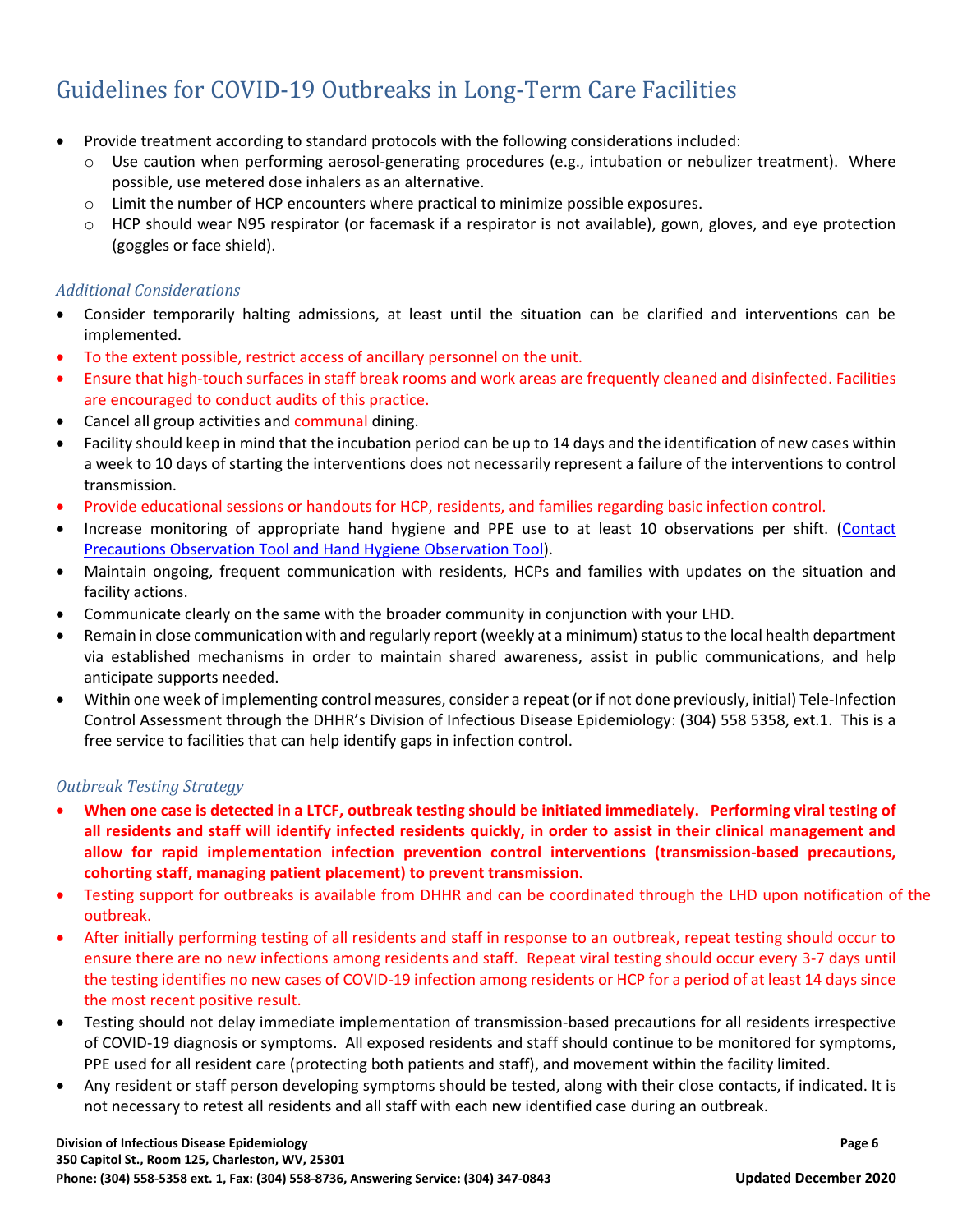- Once a full incubation period (at least 14 days) has passed with no identification of disease, consider new cases to be part of a newly identified outbreak.
- Once someone has tested positive for COVID-19 they do not need to be re-tested as part of facility wide testing unless it has been greater than 90 days from their last infection or unless they are symptomatic and another etiology cannot be determined.

### <span id="page-7-0"></span>Healthcare Personnel Exposures

- HCP exposures should be evaluated based on type of exposure and PPE worn at the time of exposure. Based on the risk category, HCP may be excluded from work for 14 days. Additional information can be found at [Interim U.S.](https://www.cdc.gov/coronavirus/2019-ncov/hcp/guidance-risk-assesment-hcp.html)  [Guidance for Risk Assessment and Public Health Management of Healthcare Personnel with Potential Exposure in a](https://www.cdc.gov/coronavirus/2019-ncov/hcp/guidance-risk-assesment-hcp.html)  [Healthcare Setting to Patients with Coronavirus Disease 2019 \(COVID-19\).](https://www.cdc.gov/coronavirus/2019-ncov/hcp/guidance-risk-assesment-hcp.html)
- On December 2, 2020, the Centers for Disease Control and Prevention released guidance for acceptable alternatives to the 14-day quarantine period for individuals who might have been exposed to COVID-19. These shortened options may be used as a strategy to allow HCP to return to work sooner, however they do carry a greater post-quarantine transmission risk. Facilities may continue to consider allowing asymptomatic HCP exposed to COVID-19 patients to continue to work in times of staffing shortages. These workers should continue to wear a facemask at work. If HCP develop symptoms, they must cease work and notify their supervisor prior to leaving work.
- Options for releasing HCP from quarantine following an exposure:
	- $\circ$  Option 1: quarantine period can end after day 14 without testing.
	- $\circ$  Option 2: quarantine period can end after day 10 without testing and if no symptoms have been identified during daily self-monitoring (post-quarantine transmission risk is 1%-10%).
	- $\circ$  Option 3: quarantine period can end after day 7 if HCP tests negative (PCR or antigen) and if no symptoms have been identified during daily self-monitoring (post-quarantine transmission risk is 5%-12%).
- If HCP are brought back to work before the 14-day quarantine period, self-monitoring and mask wearing should be continued through day 14. If an HCP develops symptoms within the 14-day quarantine period, immediately isolate and contact the local health department to report change in clinical status.

### <span id="page-7-1"></span>Management of Residents Returning from Hospitalization, New Admissions, or Outpatient Visits (including dialysis, physician appointments, emergency department visit returns, etc.)

- Given the long incubation period for COVID-19 infection and the need for facility transfer, **more important than a negative test result is a facility's ability to provide care for patients of unknown COVID-19 status**. If testing is required through a facility policy, results of the COVID-19 test should not delay admission.
- To reduce spread of COVID-19 in the event residents were exposed to COVID-19, facilities should:
	- Place all incoming residents in a private room under isolation and monitor for respiratory symptoms daily (regardless of admission from a hospital, other facility, or home) for 14 days before they enter the facility's general population.
	- o Facilities may designate a unit or wing exclusive for residents returning from hospitalizations, new admissions, outpatient visits such as physician appointments, dialysis, emergency department visits return, and others where the resident leaves and returns to the facility.
	- o Cohort HCP working in this area.
- Residents who have been treated for COVID-19-related illness should be placed in private rooms under isolation until they meet the criteria for removing from isolation (see below). Preferably, the resident would be placed in a location designated to care for COVID-19 residents.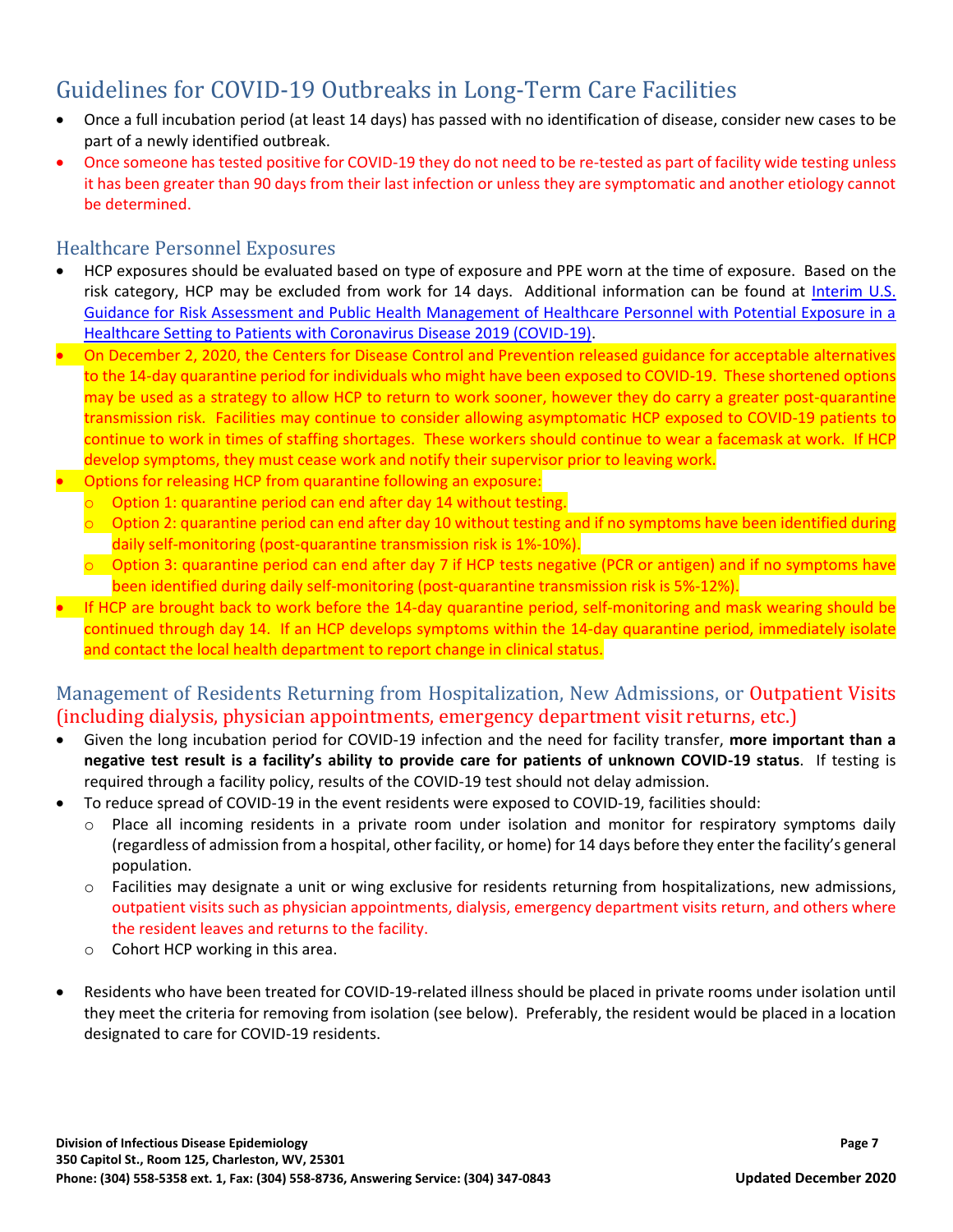### <span id="page-8-0"></span>Criteria for Removing Residents from Isolation:

#### **Patients with mild to moderate illness who are not severely immunocompromised:**

- At least 10 days have passed since symptoms first appeared, and
- At least 24 hours have passed since last fever without the use of fever-reducing medications, and
- Symptoms (e.g., cough, shortness of breath) have improved.

Note: For patients who are not severely immunocompromised and who were asymptomatic throughout their infection, Transmission-Based Precautions may be discontinued when at least 10 days have passed since the date of their first positive viral diagnostic test.

#### **Patients with severe to critical illness or who are severely immunocompromised:**

- At least 10 days and up to 20 days have passed since symptoms first appeared, and
- At least 24 hours have passed since last fever without the use of fever-reducing medications, and
- Symptoms (e.g., cough, shortness of breath) have improved.
- Note: for severely immunocompromised patients who were asymptomatic throughout their infection, Transmission-Based Precautions may be discontinued when at least 10 days and up to 20 days have passed since the date of their first positive viral diagnostic test.

### <span id="page-8-1"></span>Criteria for Return to Work for Exposed Healthcare Personnel

- Exposed HCP as defined by initial epidemiological investigation should be restricted from working in any healthcare setting until 14 days after their last exposure. Shortened quarantine options are available to HCP to allow them to return to work sooner (see healthcare personnel exposures page 7)
- When staffing shortages occur, exposed HCP may continue to work as follows if they are asymptomatic.
	- o HCP must wear a facemask at all times in the facility while they are at work.
	- o Ensure HCP do not take breaks that may require removal of mask (e.g., for eating, drinking, or smoking) in the presence of any resident or any other staff member.
	- o HCP should not visit any location in the community other than their home and work to minimize the potential for community spread.
	- o HCP should be screened daily for symptoms and fever before starting work. If they develop any fever or respiratory symptoms consistent with COVID-19, they should immediately notify their supervisor and leave work. The facility should notify the LHD if any exposed HCP develops symptoms.
	- o Further information can be found at Strategies to [Mitigate Healthcare Personnel Staffing Shortages.](https://www.cdc.gov/coronavirus/2019-ncov/hcp/mitigating-staff-shortages.html)

#### <span id="page-8-2"></span>Criteria for Return to Work for Confirmed or Suspected Healthcare Personnel

- A test-based strategy is no longer recommended to determine when to discontinue home isolation, except in certain circumstances.
- Accumulating evidence supports ending isolation and precautions for persons with COVID-19 using a symptom-based strategy. Specifically, people with mild to moderate COVID-19 remain infectious no longer than 10 days after their symptoms began, and those with more severe illness or those who are severely immunocompromised remain infectious no longer than 20 days after their symptoms began.

#### **HCP with mild to moderate illness who are not severely immunocompromised:**

- At least 10 days have passed since symptoms first appeared, and
- At least 24 hours have passed since last fever without the use of fever-reducing medications, and
- Symptoms (e.g., cough, shortness of breath) have improved.

Note: HCP who are not severely immunocompromised and were asymptomatic throughout their infection may return to work when at least 10 days have passed since the date of their first positive viral diagnostic test.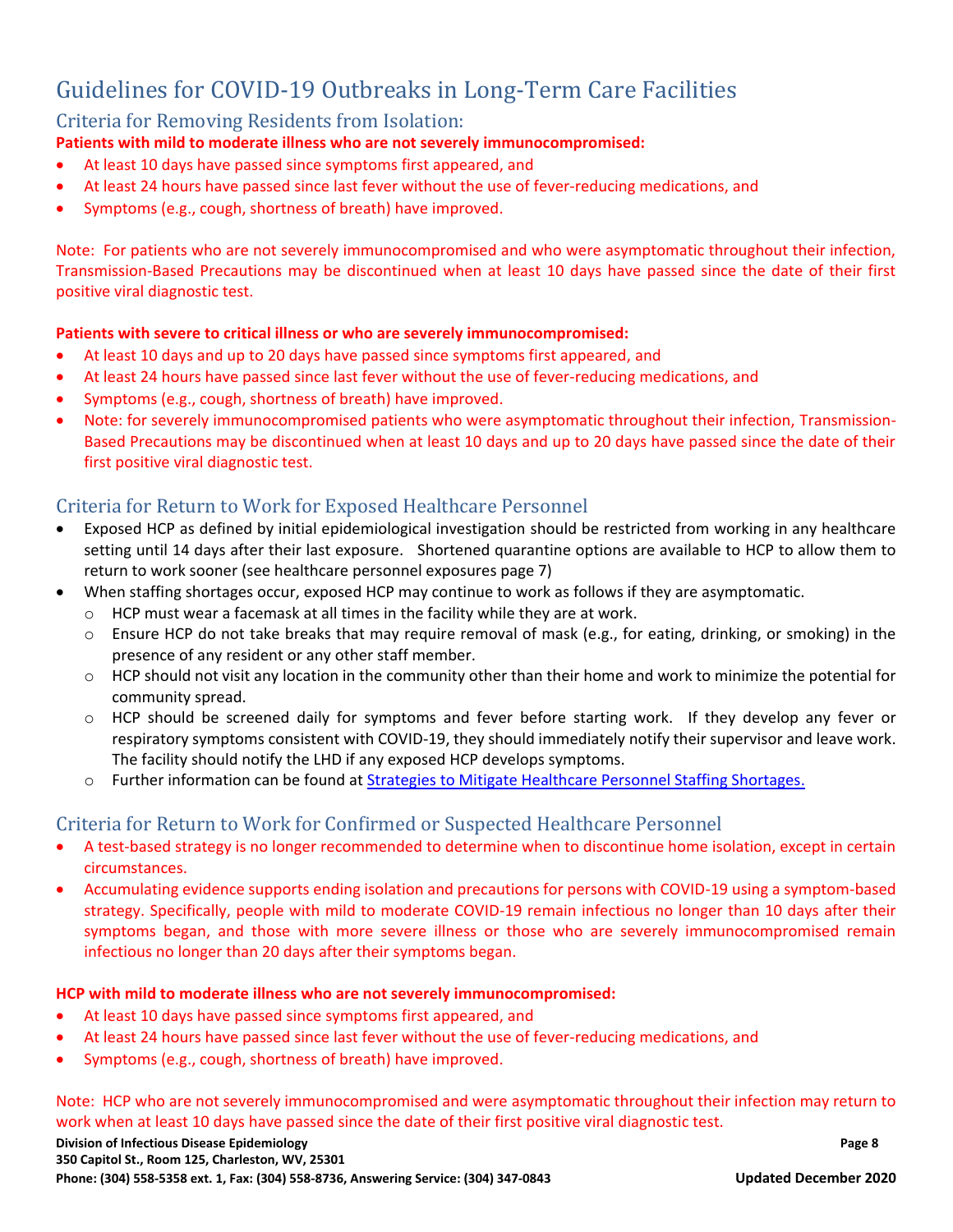#### **HCP with severe to critical illness or who are severely immunocompromised:**

- At least 10 days and up to 20 days have passed since symptoms first appeared, and
- At least 24 hours have passed since last fever without the use of fever-reducing medications, and
- Symptoms (e.g., cough, shortness of breath) have improved.
- Consider consultation with infection control experts.

Note: HCP who are severely immunocompromised but who were asymptomatic throughout their infection may return to work when at least 10 days and up to 20 days have passed since the date of their first positive viral diagnostic test.

- After returning to work, HCP should continue to wear a mask in the healthcare facility.
	- o Adhere to hand hygiene, respiratory hygiene, and cough etiquette.
	- o Self-monitor for symptoms and seek re-evaluation if respiratory symptoms recur or worsen.
- Facilities may consider strategies to mitigate staffing shortages by allowing asymptomatic positive staff to return to work earlier under crisis staffing shortages. This should be considered only after contingency staffing measures are in place: [Strategies to Mitigate Healthcare Personnel Staffing Shortages:](https://www.cdc.gov/coronavirus/2019-ncov/hcp/mitigating-staff-shortages.html)
	- o If not already done, allow HCP with suspected or confirmed COVID-19 to perform job duties where they do not interact with others.
	- o Allow HCP with confirmed COVID-19 to provide direct care only for patients with confirmed COVID-19, preferably in a cohort setting.
	- o As a last resort, allow HCP with confirmed COVID-19 to provide direct care for patients without suspected or confirmed COVID-19.

### <span id="page-9-0"></span>Healthcare Provider Family Supports

- HCP who test positive for COVID-19 and their families will need information and supports.
- Employees who are positive for COVID-19 should be reported to the local health department for contact tracing, case management, and educational supports.
- Educational resources include:
	- o [What to Do if You Are Sick With COVID-19](https://www.cdc.gov/coronavirus/2019-ncov/if-you-are-sick/steps-when-sick.html) [\(Handout version\)](https://www.cdc.gov/coronavirus/2019-ncov/downloads/sick-with-2019-nCoV-fact-sheet.pdf)
	- o [Caring for Someone at Home](https://www.cdc.gov/coronavirus/2019-ncov/if-you-are-sick/care-for-someone.html)
	- o Other resources: [www.coronavirus.wv.gov](http://www.coronavirus.wv.gov/) or [www.cdc.gov](http://www.cdc.gov/)

### <span id="page-9-1"></span>Environmental Cleaning and Disinfection

- Develop a schedule for regular cleaning and disinfection of shared equipment, frequently touched surfaces in resident rooms and common areas.
- Ensure EPA-registered, hospital-grade disinfectants are available to allow for frequent cleaning of high-touch surfaces and shared resident care equipment.
- Refer to [List N](https://www.epa.gov/pesticide-registration/list-n-advanced-search-page-disinfectants-coronavirus-covid-19#:~:text=List%20N%20Advanced%20Search%20Page%3A%20Disinfectants%20for%20Coronavirus,%20%2010%2F01%2F2020%20%204%20more%20rows%20) on the EPA website for EPA-registered disinfectants that have qualified under EPA's emerging viral pathogens program for use against SARS-CoV-2.

### <span id="page-9-2"></span>Implement Environmental Infection Control

- Dedicated medical equipment should be used when caring for patients with known or suspected COVID-19.
	- o All non-dedicated, non-disposable medical equipment used for patient care should be cleaned and disinfected according to manufacturer's instructions and facility policies.
- Ensure that environmental cleaning and disinfection procedures are followed consistently and correctly.
- Routine cleaning and disinfection procedures (e.g., using cleaners and water to pre-clean surfaces prior to applying an EPA-registered, hospital-grade disinfectant to frequently touched surfaces or objects for appropriate contact times as indicated on the product's label) are appropriate for SARS-CoV-2 in healthcare settings, including those patient-care areas in which aerosol generating procedures are performed.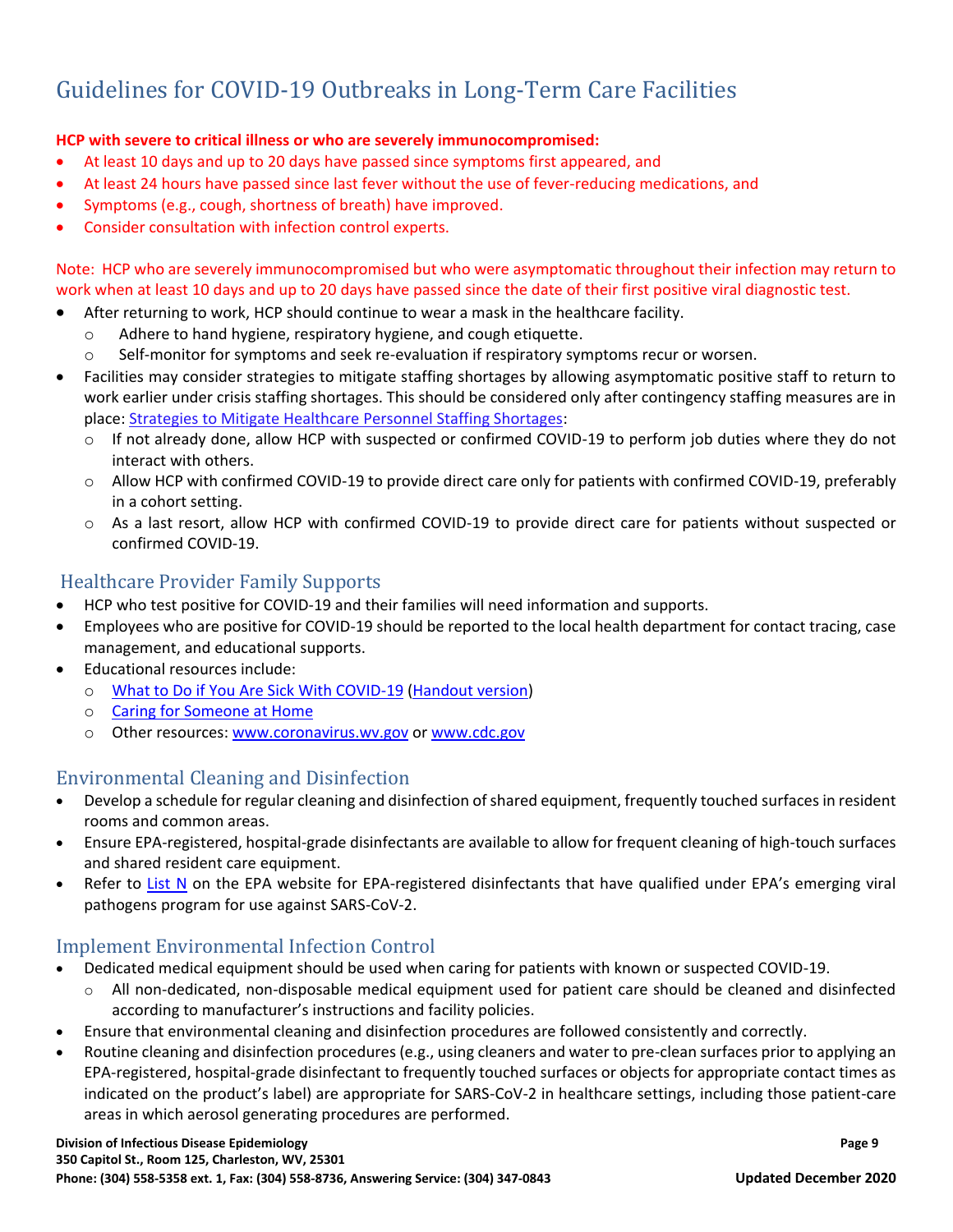- Management of laundry, food service utensils, and medical waste should also be performed in accordance with routine procedures.
- Additional information about recommended practices for terminal cleaning of rooms and PPE to be worn by environmental services personnel is available in the [Healthcare Infection Prevention and Control FAQs for COVID-19.](https://www.cdc.gov/coronavirus/2019-ncov/hcp/infection-control-faq.html?CDC_AA_refVal=https%3A%2F%2Fwww.cdc.gov%2Fcoronavirus%2F2019-ncov%2Finfection-control%2Finfection-prevention-control-faq.html)
- Also see: Interim Infection [Prevention and Control Recommendations for Patients with Suspected or Confirmed](https://www.cdc.gov/coronavirus/2019-ncov/hcp/infection-control-recommendations.html?CDC_AA_refVal=https%3A%2F%2Fwww.cdc.gov%2Fcoronavirus%2F2019-ncov%2Finfection-control%2Fcontrol-recommendations.html#infection_control)  [Coronavirus Disease 2019 \(COVID-19\) in Healthcare Settings.](https://www.cdc.gov/coronavirus/2019-ncov/hcp/infection-control-recommendations.html?CDC_AA_refVal=https%3A%2F%2Fwww.cdc.gov%2Fcoronavirus%2F2019-ncov%2Finfection-control%2Fcontrol-recommendations.html#infection_control)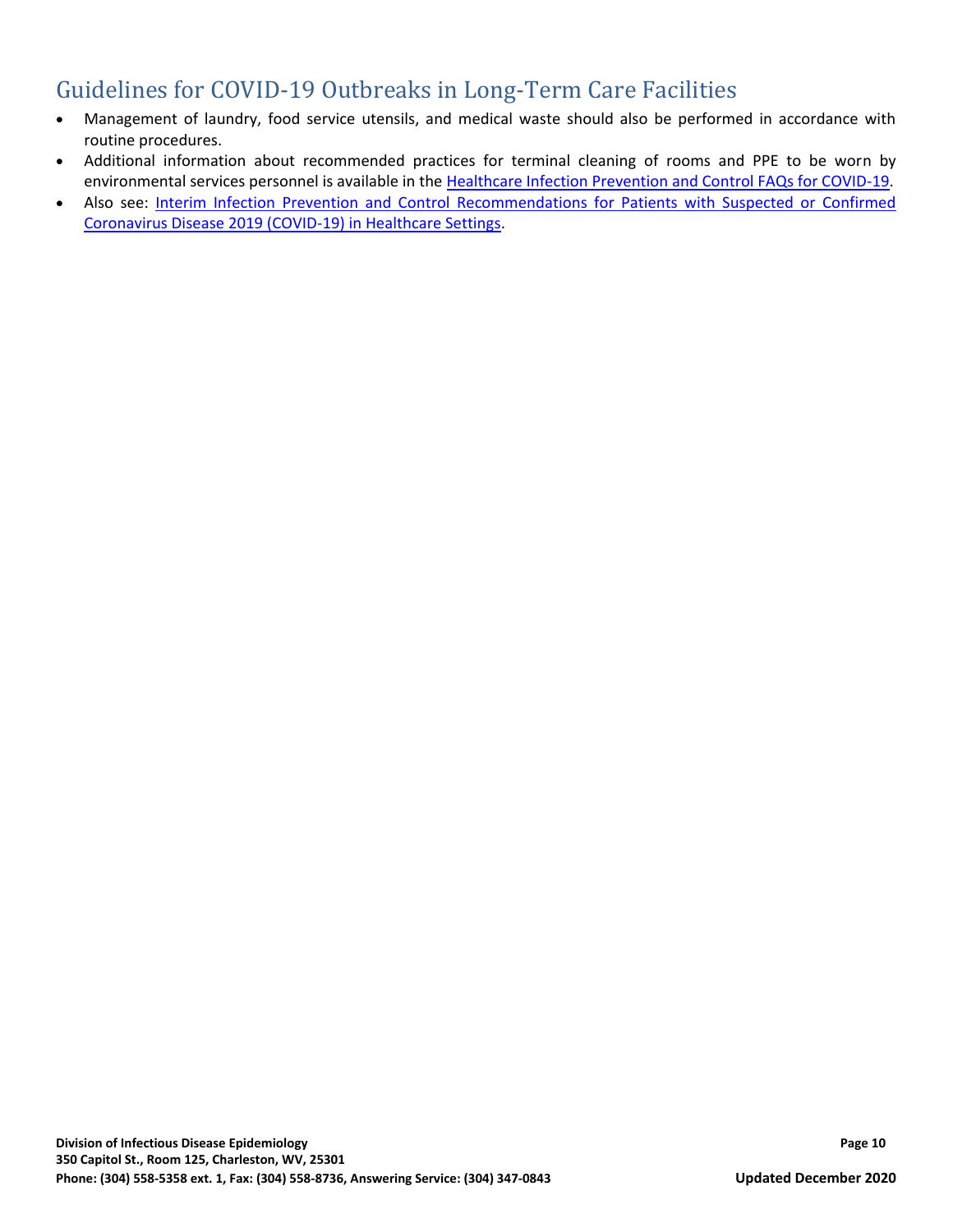### <span id="page-11-0"></span>COVID-19 Health Screening Tool

Do you currently have any of the following symptoms (check if the answer is "yes"):

- $\Box$  A new fever (100.0°F or higher), or a sense of having a fever?
- ☐ A new cough that you cannot attribute to another health condition?
- $\Box$  New shortness of breath that you cannot attribute to another health condition?
- $\Box$  A new sore throat that you cannot attribute to another health condition?
- ☐ New loss of taste or smell?
- ☐ Nausea, vomiting, diarrhea?
- $\Box$  New muscle aches (myalgias) that you cannot attribute to another health condition, or that may have been caused by a specific activity (such as physical exercise)?
- $\Box$  Have you or anyone in your home had contact within the last fourteen days with any person under screening/testing for COVID-19, or with anyone with known or suspected COVID-19?

If an individual checks (answers **YES**) any of the screening questions, immediately activate your agency's emergency protocol for COVID-19. The designated screener should consider:

A review of the screening results

Recommendations for possible exclusion of the individual from the facility

Recommendations for medical follow-up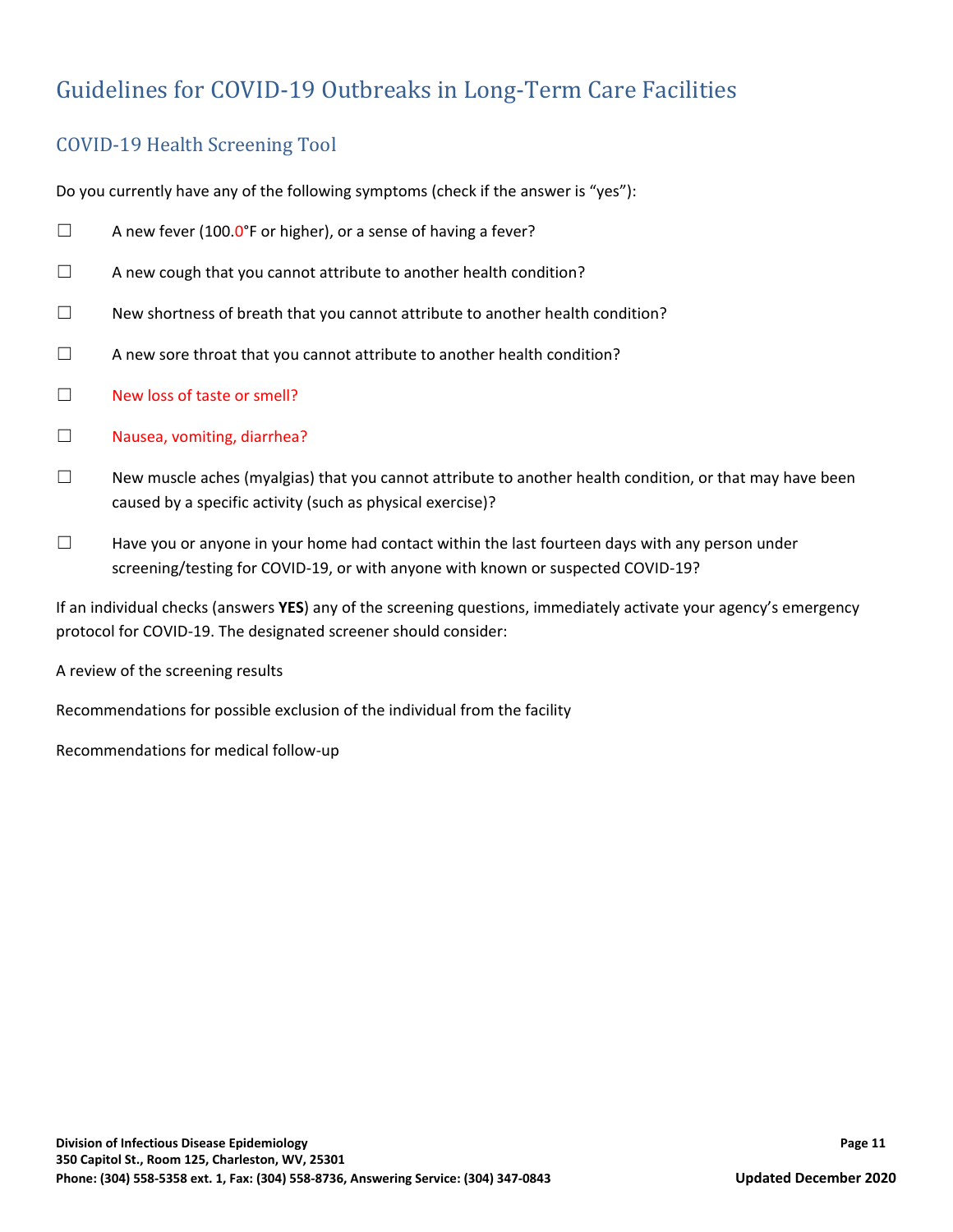### <span id="page-12-0"></span>Visitor Screening Tool

Because of the ease of spread in a long-term care setting and the severity of illness that occurs in residents with COVID-19, facilities should restrict all visitation except certain compassionate care situations, such as end of life situations. Decisions about visitation during an end of life situation should be made on a case by case basis and should include careful screening of the visitor for fever or respiratory symptoms. Those with symptoms should not be permitted to enter the facility. Those visitors that are permitted must wear a facemask while in the building and restrict their visit to the resident's room or other location designated by the facility. They should also be reminded to frequently perform hand hygiene.

This screening tool should be printed and completed on ALL individuals entering the facility and maintained for contact tracing.

| <b>Resident Name:</b> | Date and Time of Visit: |
|-----------------------|-------------------------|
| Visitor Name:         | Visitor Phone Number:   |

Do you currently have any of the following symptoms (check if the answer is "yes"):

- 1.  $\Box$  A new fever (100.0°F or higher), or a sense of having a fever?
- $\Box$  A new cough that you cannot attribute to another health condition?
- $\Box$  New shortness of breath that you cannot attribute to another health condition?
- $\Box$  A new sore throat that you cannot attribute to another health condition?
- ☐ New loss of taste or smell?
- ☐ Nausea, vomiting, diarrhea?
- $\Box$  New muscle aches (myalgias) that you cannot attribute to another health condition, or that may have been caused by a specific activity (such as physical exercise)?
- $\square$  Have you or anyone in your home had contact within the last fourteen days with any person under screening/testing for COVID-19, or with anyone with known or suspected COVID-19?

If an individual checks (answers **YES**) any of the screening questions, do not allow the visitor to enter the building. If an individual answered "NO," to all questions, proceed to number 2.

- 2. Before proceeding with visitation and upon entry to the facility, remind the visitor:
	- To perform hand hygiene.
	- Not to shake hands, touch, or hug individuals during visit, and to remain 6 feet apart (except for end-of-life situations).
	- Don appropriate PPE, if indicated.
	- Stay in designated area (no walking the halls, avoid the dining room, etc.).
	- Avoid touching surfaces.

**Division of Infectious Disease Epidemiology Page 12 350 Capitol St., Room 125, Charleston, WV, 25301 Phone: (304) 558-5358 ext. 1, Fax: (304) 558-8736, Answering Service: (304) 347-0843 Updated December 2020**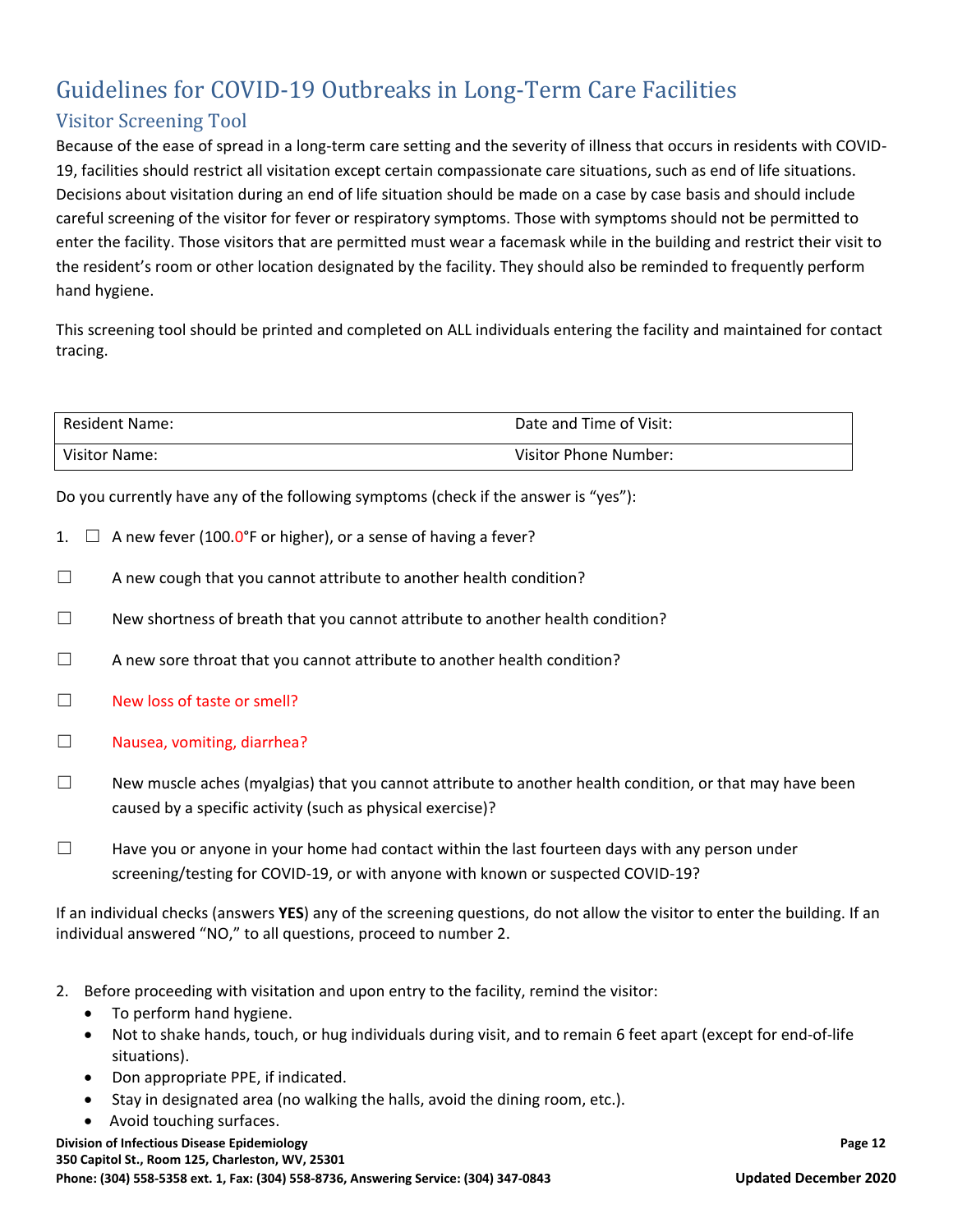## <span id="page-13-0"></span>Guidelines for COVID-19 Outbreaks in Long-Term Care Facilities Nursing Facility Transfer Verbal Hand-Off Communication

This document is to be used for medical status related to COVID-19 to help facilitate communication between long-term care facilities and hospitals during transfer. It is extremely important that all healthcare personnel (including Emergency Medical Services) involved in the transfer of a suspected or confirmed COVID-19 patient receive verbal notification **PRIOR** to caring for the resident so appropriate precautions can be taken. This form is a complement to the regular transfer form.

#### **Date/Time of Report:** \_\_\_\_\_\_\_\_\_\_\_\_\_\_\_\_\_\_\_\_\_\_\_\_\_\_\_\_\_\_\_\_\_\_\_\_\_\_\_\_\_\_\_ **Agency Performing Transport:** \_\_\_\_\_\_\_\_\_\_\_\_\_\_\_\_\_\_\_\_\_\_\_\_\_\_\_\_\_\_\_\_\_\_\_\_

| <b>Patient Name:</b>          | DOB:                       |
|-------------------------------|----------------------------|
| <b>Transferring Facility:</b> | <b>Receiving Facility:</b> |
| Person Giving Report:         | Person Receiving Report:   |

#### **Date of symptom onset:** \_\_\_\_\_\_\_\_\_\_\_\_\_\_\_\_\_\_\_\_\_\_\_\_\_\_\_\_\_\_\_\_\_\_\_\_\_\_\_\_\_

| Has the patient has been tested for COVID-19? $\Box$ Yes $\Box$ No Date of testing |  |  |
|------------------------------------------------------------------------------------|--|--|
| Has the patient tested positive for COVID-19? $\Box$ Yes $\Box$ No Date of result  |  |  |

Does the patient have:

|  |                                                               |  |  | $\Box$ Fever $\Box$ Cough $\Box$ Sore throat $\Box$ Shortness of breath $\Box$ Close contact with an individual confirmed to have |
|--|---------------------------------------------------------------|--|--|-----------------------------------------------------------------------------------------------------------------------------------|
|  | COVID-19 and date of last known contact: $\frac{1}{\sqrt{2}}$ |  |  |                                                                                                                                   |

 $\Box$  Travel history from or living in areas with widespread community transmission

| Where:<br>Dates of<br>ravel: |  |
|------------------------------|--|
|------------------------------|--|

#### **Respiratory Testing Complete**

| <b>Test</b>                     | <b>Positive</b> | <b>Negative</b> | Pending | <b>Not Tested</b> |
|---------------------------------|-----------------|-----------------|---------|-------------------|
| Rapid Influenza $\Box A \Box B$ |                 |                 |         |                   |
| Rapid Strep                     |                 |                 |         |                   |
| Viral Respiratory Panel for:    |                 |                 |         |                   |
| Pneumonia                       |                 |                 |         |                   |
| Other, Specify:                 |                 |                 |         |                   |

Chest X-Ray □ Not Done □ Pending □ Normal □ Abnormal findings\_\_\_\_\_\_\_\_\_\_\_\_\_\_\_\_\_\_\_